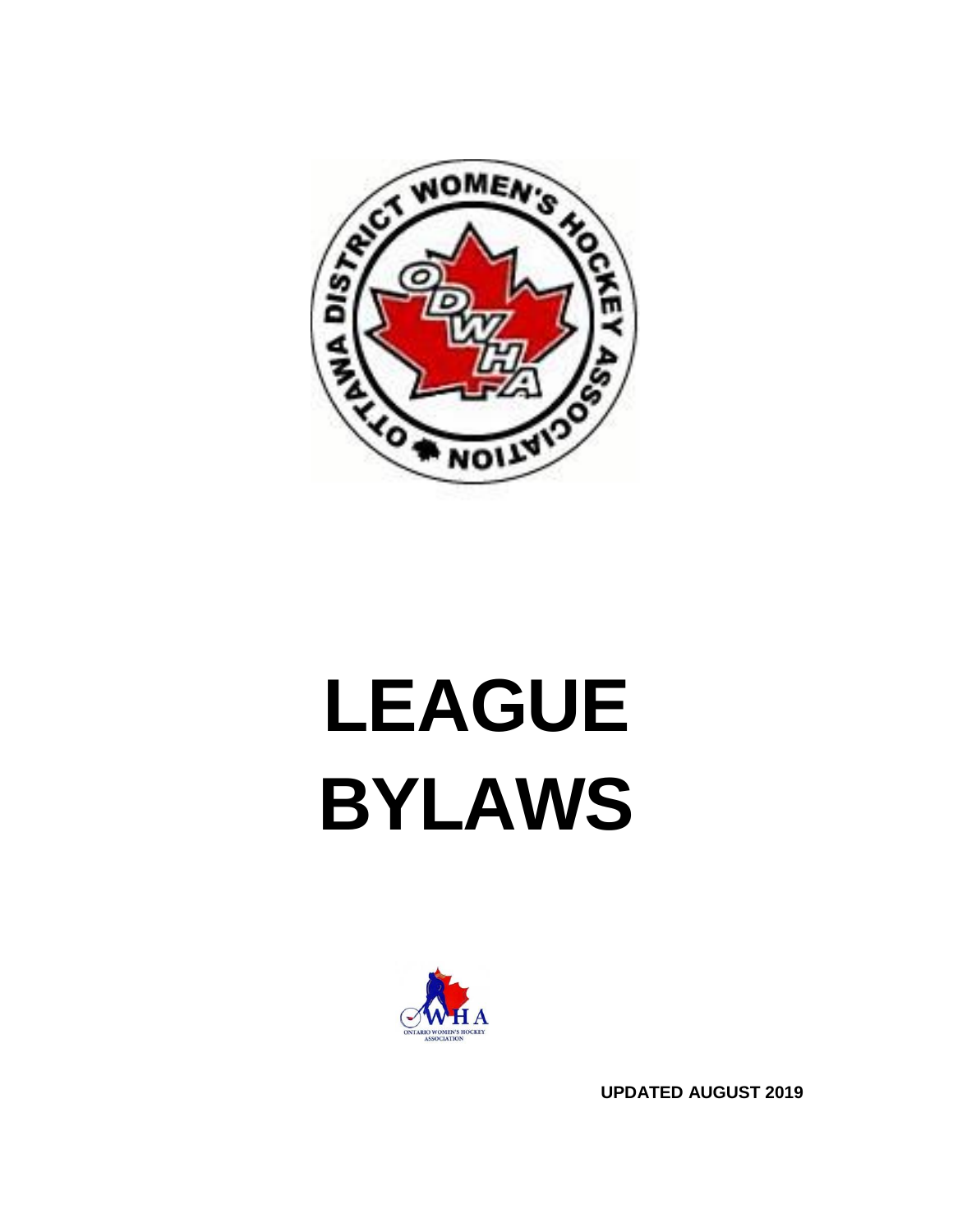## **Ottawa District Women's Hockey Association**

## **Table of Contents**

| Article 1.  |  |
|-------------|--|
| Article 2.  |  |
| Article 3.  |  |
| Article 4.  |  |
| Article 5.  |  |
| 5.1         |  |
| 5.2         |  |
| 5.3         |  |
| 5.4         |  |
| Article 6.  |  |
| 6.1         |  |
| 6.2         |  |
| 6.3         |  |
| 6.4         |  |
| 6.5         |  |
| 6.6         |  |
| 6.7         |  |
| Article 7.  |  |
| 7.1         |  |
| 7.2         |  |
| 7.3         |  |
| Article 8.  |  |
| Article 9.  |  |
| Article 10. |  |
| Article 11. |  |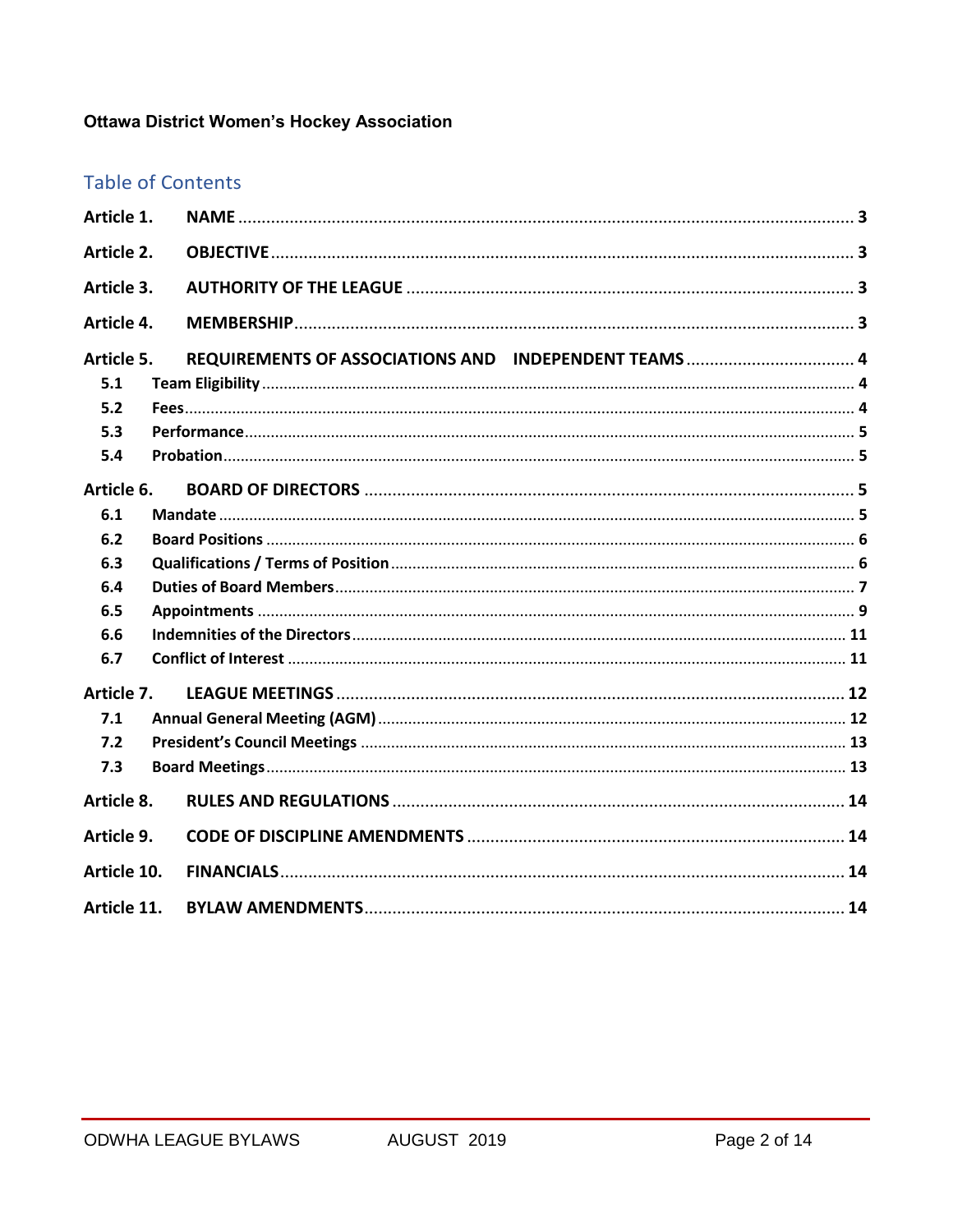# <span id="page-2-0"></span>**Article 1. NAME**

The Ottawa District Women's Hockey Association (ODWHA), hereby known as the League.

#### <span id="page-2-1"></span>**Article 2. OBJECTIVE**

- 1. To offer opportunities within the Ontario Women's Hockey Association (OWHA) for teams to participate in league play.
- 2. To raise the awareness and image of female hockey in Ontario.
- 3. To promote a positive environment for female hockey.
- 4. To significantly enhance the players' experience and their performance capability through understanding and principle-centered leadership both on and off the ice.
- 5. To provide quality competition that exemplifies the true values of sport.
- 6. To operate a league focused on providing the best opportunities for its participants.
- 7. To adhere to a code of conduct that focuses on respect for the game, the officials, the OWHA, the teams and its players and spectators.

# <span id="page-2-2"></span>**Article 3. AUTHORITY OF THE LEAGUE**

- 1. The League shall operate under the jurisdiction of the Ontario Women's Hockey Association (OWHA), and recognizes that:
	- a. The League derives its authority from the OWHA, such authority to be renewable annually, such approval not to be unreasonably withheld.
	- b. Any proposed changes to the ODWHA League By-Laws must first be presented to the OWHA for written approval prior to presentation to the membership for voting at the ODWHA Annual General Meeting.
	- c. All League activities and games shall be conducted in accordance with the OWHA By- Laws, Regulations, Rules, Policies, Appendices, Code of Conduct as well as ODWHA By-Laws, Rules & Regulations and the Discipline Code.
	- d. All teams wishing to participate in the League must be currently registered with the OWHA.
- 2. The affairs of the Association shall be managed by a Board of Directors consisting of individuals each of whom have been duly elected or appointed.

#### <span id="page-2-3"></span>**Article 4. MEMBERSHIP**

- 1. Membership in the League shall consist of:
	- a. Associations, or Independent Teams which:
		- i. Have agreed to abide by and comply with the By-Laws, Rules and Regulations, and the Code of Discipline; and
		- ii. Have applied to and been accepted by the Board of the League
	- b. The Board of the Ottawa District Women's Hockey Association
	- c. A delegate appointed by the OWHA
- 2. Each Member Association must be represented by an individual selected from their respective association and must be over 18 years of age and will be entitled to vote at any meeting of the Members.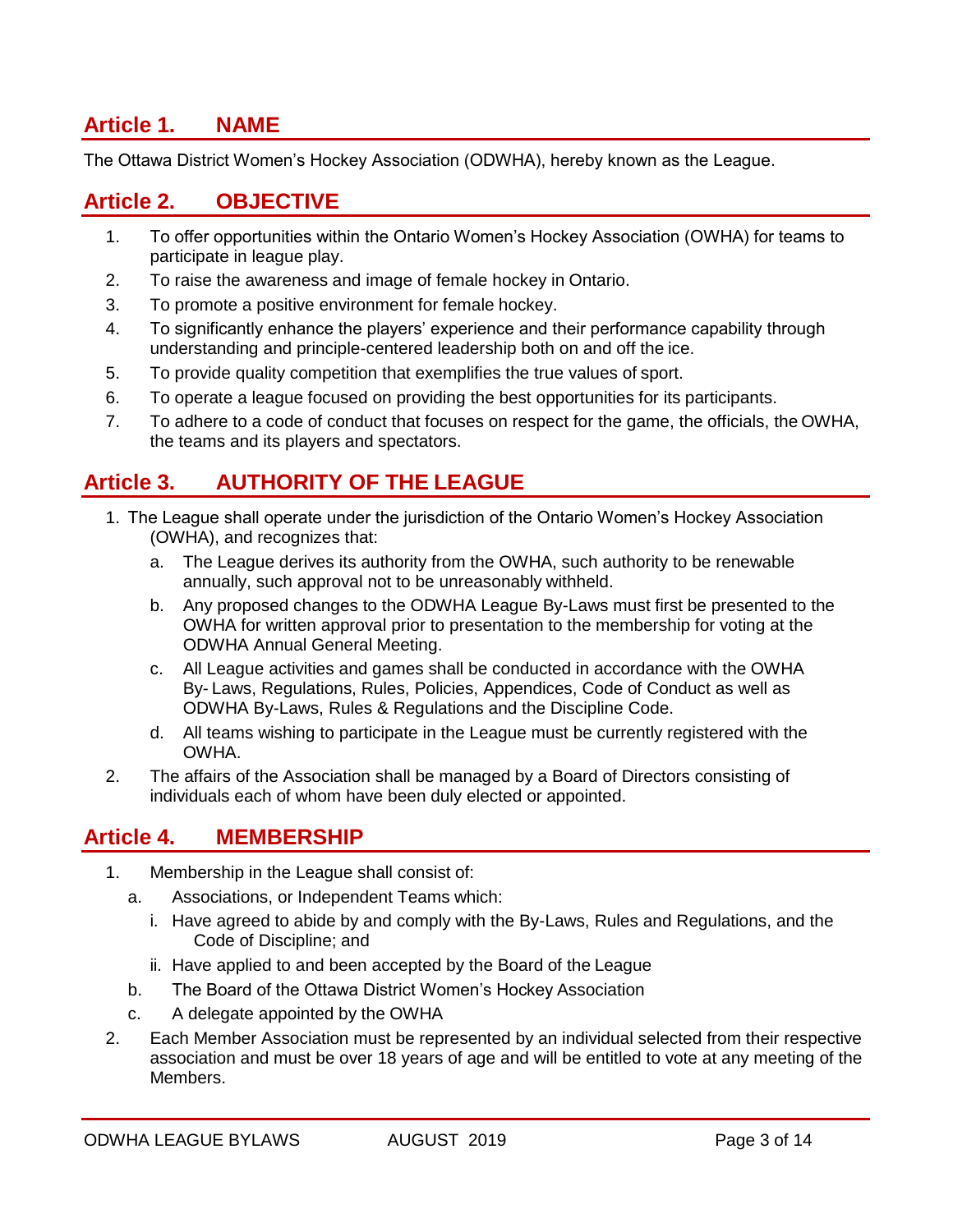- 3. A Member may change its representative from time to time by notifying the Executive Director and/or the Communications Director of the name of the new representative.
- 4. If a Member Association has not paid the annual fees or special assessment as voted by president council or as set forth by the Board of Directors, such a Member may be found not to be a Member in good standing by the Board of Directors and shall not be entitled to vote at or attend a meeting of the members.
- 5. Members may resign by written notice to the ODWHA which shall be effective upon acceptance thereof by the Board of Directors, which acceptance shall not be unreasonably refused.
- 6. Any Member may be required to resign by a vote of two thirds of the Directors at an Annual Meeting of the Board of Directors provided that any such Member shall be granted an opportunity to be heard at such meeting.
- 7. In case of resignation, a Member shall remain liable for payment of annual fees set by the Board of Directors which became payable by such Member during the current season.

#### <span id="page-3-0"></span>**Article 5. REQUIREMENTS OF ASSOCIATIONS AND INDEPENDENT TEAMS**

## **5.1 Team Eligibility**

- 1. Any team registered with the appropriate governing body, and in good standing with the OWHA, USA Hockey, or Hockey Quebec may apply for membership in the League.
- 2. Applications indicating a desire to register teams in the League must be provided to OWHA by May 15th of the year in which the season starts.
- 3. Any teams applying from outside of Ontario must obtain approval from the OWHA.
- 4. Each authorized Association representative must identify the teams it wishes to enter into the League on an annual basis, and such application to be in writing, stating as a minimum:
	- a. Agreement to abide by the Bylaws, Rules and Regulations, and Code of Discipline of the ODWHA
	- b. Guarantee to supply sufficient ice to meet schedule demands including the availability of weekend ice for out of town teams.
	- c. The associations/teams operate as Not-for-Profit.
- 5. Individual team entries must be confirmed by the Association Presidents by a date to be set annually by the Board.
- 6. Applications for membership must be approved by the Board. The Board reserves the right to accept or deny any team(s) on an annual basis.

#### **5.2 Fees**

- 1. The registration fee, and performance bond will be set annually by the Board and approved by the membership.
- 2. Registration fees consist of:
	- a. Administration expenses (mailing, photocopying, phone calls, etc.), bookkeeping and or accountant costs, board member mileage, trophies, awards etc.
	- b. Other ODWHA fees:
		- i. Referee costs;
		- ii. Performance Bond;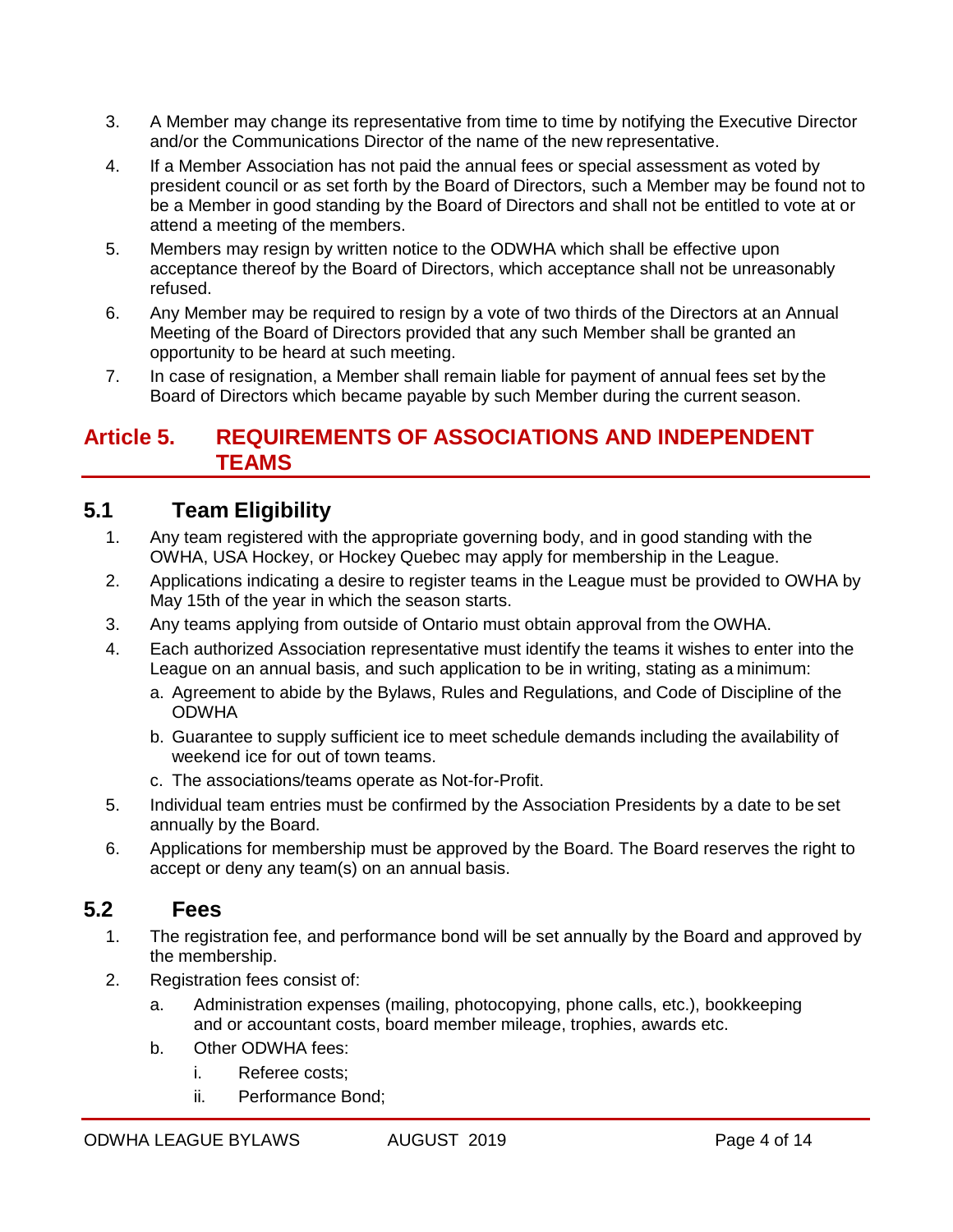- iii. Cost of Championship Day.
- c. The amount of the Registration fee and other ODWHA fees shall be determined by the Board of Directors annually.
- 3. Registration fees and other ODWHA fees are due 7 days before the commencement of divisional play.

#### **5.3 Performance**

- 1. Member teams are expected to play all their regular season, playoff, and championship games.
- 2. No permanent game cancellations will be allowed except as specifically authorized, in its sole discretion, by the Board. Postponements will be allowed under the circumstances outlined in the Rules and Regulations.

#### **5.4 Probation**

- 1. Any Association shall be placed under probation for actions contrary to the principles of the ODWHA.
- 2. The term of this probation shall be one (1) year.
- 3. At the end of the probationary period, the Association will be required to prove that they have complied with the terms of probation. The Board may choose to end the probation or continue the probation for another year.
- 4. If the Association is still non-compliant after the second year of probation, all membership privileges for that Association will be revoked for a period of not less than one year.
- 5. Probations cannot be extended for a third year.

# <span id="page-4-0"></span>**Article 6. BOARD OF DIRECTORS**

#### **6.1 Mandate**

- 1. The Board shall set the League's Rules and Regulations and conduct the business of the League.
- 2. The Board shall be accountable to the members.
- 3. Where possible, Directors will not sit on any other Executive Council, or Board of an Association affiliated with the Ontario Women's Hockey Association or with any other Hockey Canada affiliate/participants in Ontario.
- 4. The Directors shall serve as such without remuneration and no Director shall directly or indirectly profit from his or her position as such; provided that a Director may be paid reasonable expenses incurred in the performance of his or her duties (which includes mileage for ODWHA related meetings, events, etc. at a cost to be determined by the ODWHA Board of \$0.45/km after the first 30 km to cover wear and tear on personal vehicles).
- 5. No member of the ODWHA Board shall solicit business from any member of the ODWHA or profit as a result of information obtained while on the Board of the ODWHA. Doing so will result in immediate expulsion from the Board.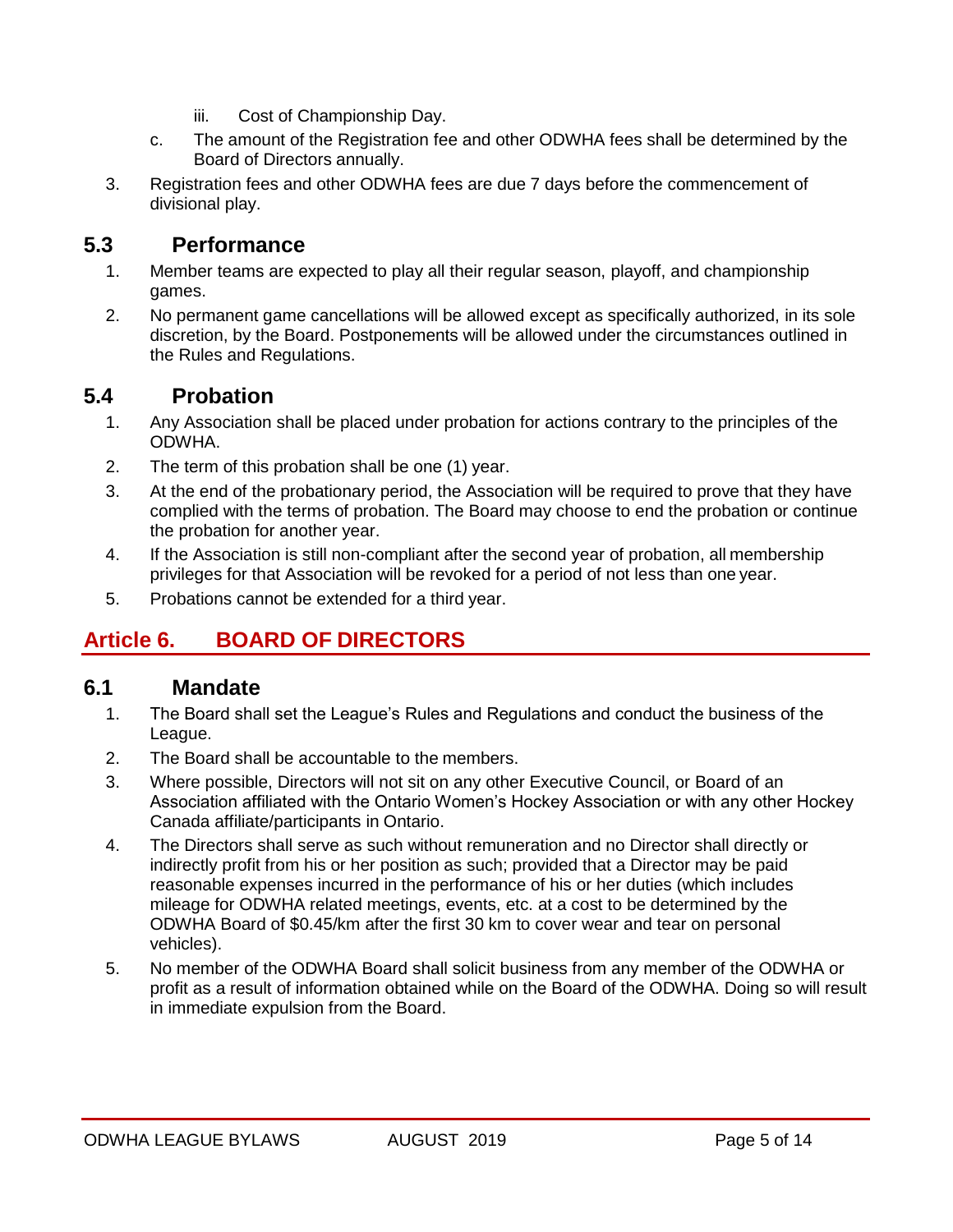## **6.2 Board Positions**

- 1. The Board of Directors of the League shall consist of:
	- a. Executive Director
	- *b.* Immediate Past Executive Director *non-voting position*
	- c. Communications and Administration Director
	- d. Treasurer
	- e. Discipline Director
	- f. League Registrar
	- g. Competitive Director
	- h. League Director
	- i. House Director
	- $i.$  Director(s) at Large up to three (3)
	- *k.* OWHA Delegate *non-voting position*

## **6.3 Qualifications / Terms of Position**

- 1. The Directors will be elected at an Annual General Meeting (AGM) of the League in the manner set forth below.
- 2. Directors shall be individuals eighteen (18) years or older and shall have experience in not-forprofit female hockey organizations at the time of their election, or appointment.
- 3. No association should have more than two representatives on the Board of Directors.
- 4. Executive Director
	- a. To be elected Executive Director an individual must have, at some time, continuously served at least two (2) years on the Board of Directors of the Ottawa District Women's Hockey Association (ODWHA), hereby known as the League.
	- b. Notwithstanding the above, the Board of Directors may nominate a candidate for Executive Director, with less than two years' experience, if there are no suitable candidates available.
	- c. The nominee for the position of Executive Director must be approved by a majority of the votes cast at the AGM.
	- d. Should the nominee fail to obtain the necessary majority of votes, the Board of Directors will have 30 days to nominate another candidate for Executive Director.
	- e. The nominee for the position of Executive Director must be approved by a majority of the votes cast by the Association Presidents. This vote can either occur electronically or at a Presidents Council Meeting. This process will continue until a nominee receives the required majority of votes cast.
- 5. The following positions shall be elected for a two-year term at the Annual General Meeting of said year.

Even years (2018, 2020, etc.) - Executive Director, Treasurer, House Director, and Discipline Director, and up to three (3) Directors at Large.

Odd year (2019, 2021, etc.) - League Director, Communications and Administration Director, Competitive Director, League Registrar and up to three (3) Directors at Large.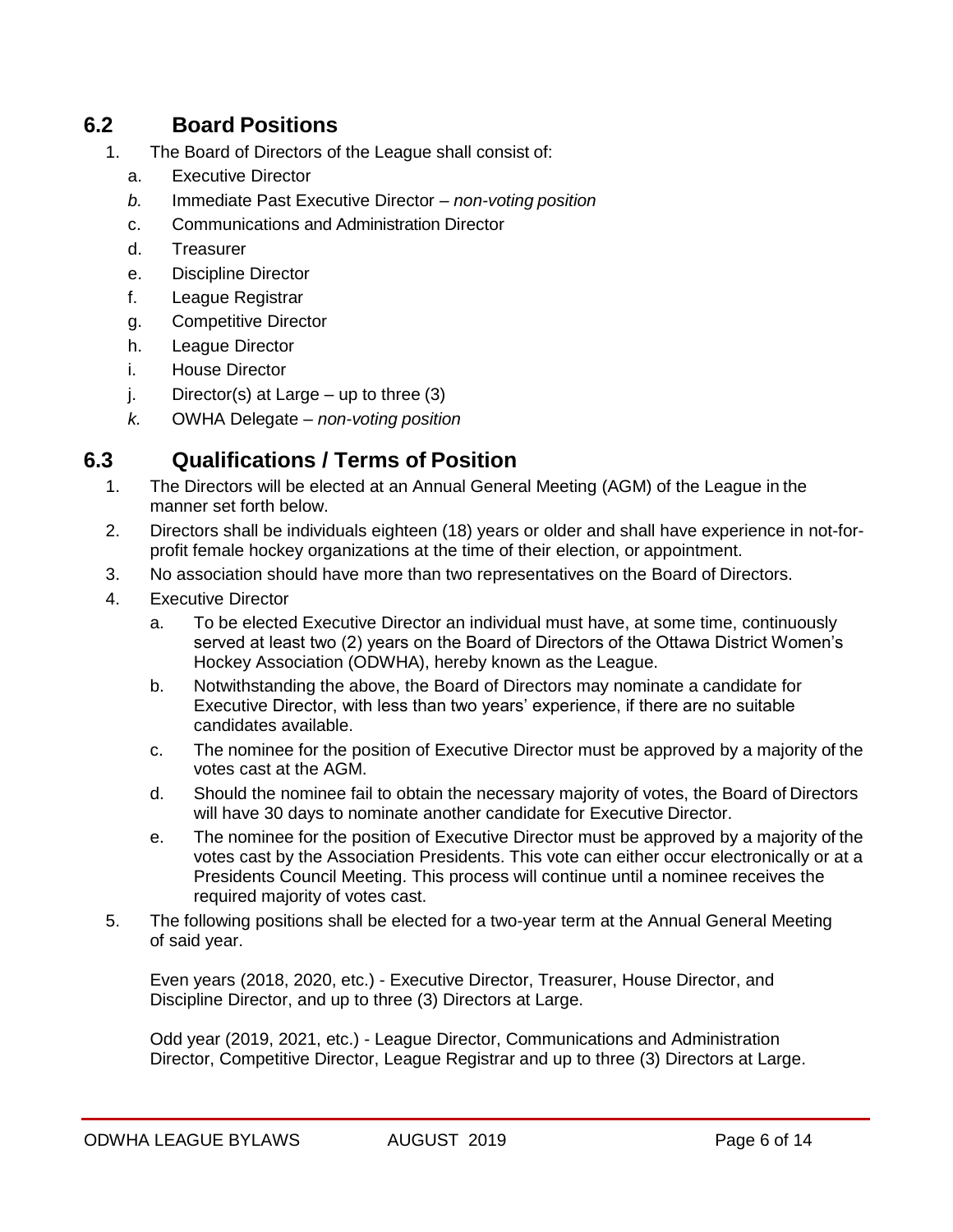- 6. The Board of Directors shall have the authority to fill any vacancies among the Directors. Each appointed director shall hold office until their position comes up for re-election at the appropriate AGM for their year of election, or until removed as an director.
- 7. The Board of Directors shall have the authority to appoint such committees as it considers necessary to assist in carrying out its responsibilities.
- 8. A person may resign his or her position as Director by written notice to the Executive Director of the League.
- 9. The Members may remove any Director before the expiration of his or her term of office, by a resolution passed by at least two thirds of the votes cast at a meeting of which notice specifying the intention to pass such resolution has been given.
- 10. Each member will be able to nominate a candidate for a Director whose position is up for nomination and, if desired, any elected office. Nominations must be in writing and received by the Communications and Administration Director no later than fifteen (15) days prior to the League AGM for distribution to the membership.

# **6.4 Duties of Board Members**

#### *(a) Executive Director*

The Executive Director (ED) holds a non-voting position and shall be responsible for the interpretation and implementation of policies relative to the day to day operations of the organization. Other responsibilities include;

- Serves as the Chairperson and shall preside at all meetings of the League and of the Board.
- Call meetings of the League, the Board, and of the Committees.
- Be familiar with ODWHA and OWHA By-Laws, Rules & Regulations and Code of Discipline.
- Must set a meeting of the board within seven (7) days after the close of each Annual General Meeting. The meeting must take place within 30 days.
- Responsible for ensuring that the duties of all the Executive members are fulfilled properly.
- Interpret and communicate by-laws, regulations and policy changes for membership.
- He/she shall exercise, in addition to the authority conferred upon the Executive Director by the By-Laws, and Regulations and Rules of the League, all duties and powers of the Board when in an emergency and it is impractical for the Executive Director to obtain a vote of the Board.
- Any action taken by the Executive Director shall be referred to the Board for approval or rejection in whole or in part within fifteen (15) days following the action taken.
- Be an ex-officio member of any Committee and may appoint persons to ad-hoc Committees.
- The Executive Director may assume the role of or shall appoint the Privacy Officer of the League who shall work in cooperation with the OWHA Privacy Officer.
- Will be advised and consulted in disciplinary matters.
- Cannot vote except in the case of a tie, when he/she casts the deciding vote.
- Liaise with the OWHA and attend any OWHA required meetings.

## *(b) Immediate Past Executive Director*

- Provides advice to the current Executive Director.
- This is a non-voting position.

#### *(c) Communications and Administration Director*

Communications and Administration Director holds a voting position and shall be:

- Responsible for the giving and serving of all notices of meetings of the Board and of the Members and shall keep the minutes of all such meetings in a book or books to be kept for that purpose.
- Responsible for booking a location for monthly board meetings, AGM and any special meetings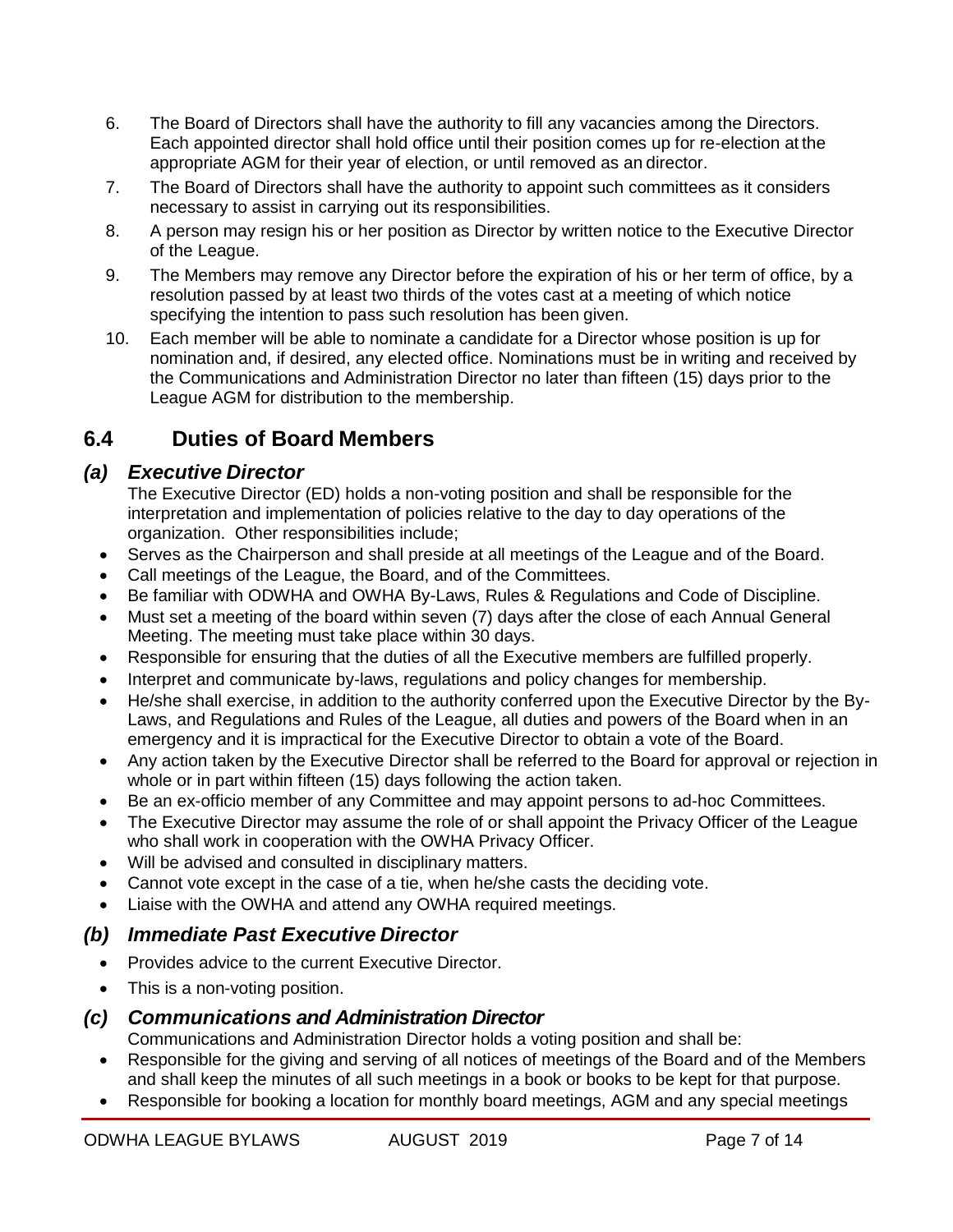- Responsible for official communications between the Board of Directors and the member Associations.
- Responsible for maintaining a list of the Members and shall perform such other duties as may from time to time be prescribed by the Board.
- Be familiar with ODWHA and OWHA By-Laws and Rules & Regulations.
- Ensure the website, and social media sites are up-to-date.
- Maintain the Presidents and Executives email lists.
- Maintain and update forms and documents.
- Carry out other duties as assigned by the executive.

## *(d) Treasurer*

- The Treasurer shall ensure that the League keeps full and accurate accounts of all receipts, and disbursements of the League and shall be a signing authority on the Board's bank account.
- He/she deposits all moneys or other valuable effects in the name and to the credit of the League in such bank or banks as may from time to time be designated by the Board.
- He/she shall disburse or supervise the disbursement of the funds of the League under the direction of the ODWHA Board, and shall render on a monthly basis to the Board, and as required, an account of all transactions and of the financial position of the League.
- He/she shall work in cooperation with the League Bookkeeper and Auditors, appointed by the Board.

## *(e) Discipline Director*

Discipline Director holds a voting position and shall;

- Work with Associations on League enforcement issues and keep OWHA informed.
- Be familiar with ODWHA and OWHA By-Laws, Rules & Regulations and Code of Discipline
- Maintain up-to-date records of League suspensions and other discipline matters
- Ensure that the League's Code of Discipline and Rules and Regulations are followed
- Call any discipline boards as required during the season for the purpose of hearing any matter concerning a League Suspension, Appeal or Protest
- Liaise with OWHA Discipline when necessary
- Track fines and League suspensions and update the Board of Directors on a monthly basis on the status of fines
- Send out emails regarding fines and League suspensions
- Carry out other duties as assigned by the executive

## *(f) Registrar*

League Registrar holds a voting position and shall;

- In Spring, determine and announce League Team Registration (LTR) due date as per rules and regulations
- Maintains and updates the LTR regularly
- Communicates with Association Registrars and Presidents in regard to LTR final categorization dates, roster submissions, and payment dates
- Maintain a record of all registrations received and ensure all teams are properly registered with the League, and with OWHA
- Obtains and stores the OWHA approved rosters for all teams
- Maintain records of player movement within the league
- Works with the Treasurer regarding association payments and refunds
- Responds to email requests for call ups of Non-ODWHA players, goalies, and call ups during playoffs
- Be familiar with ODWHA and OWHA By-Laws and Rules & Regulations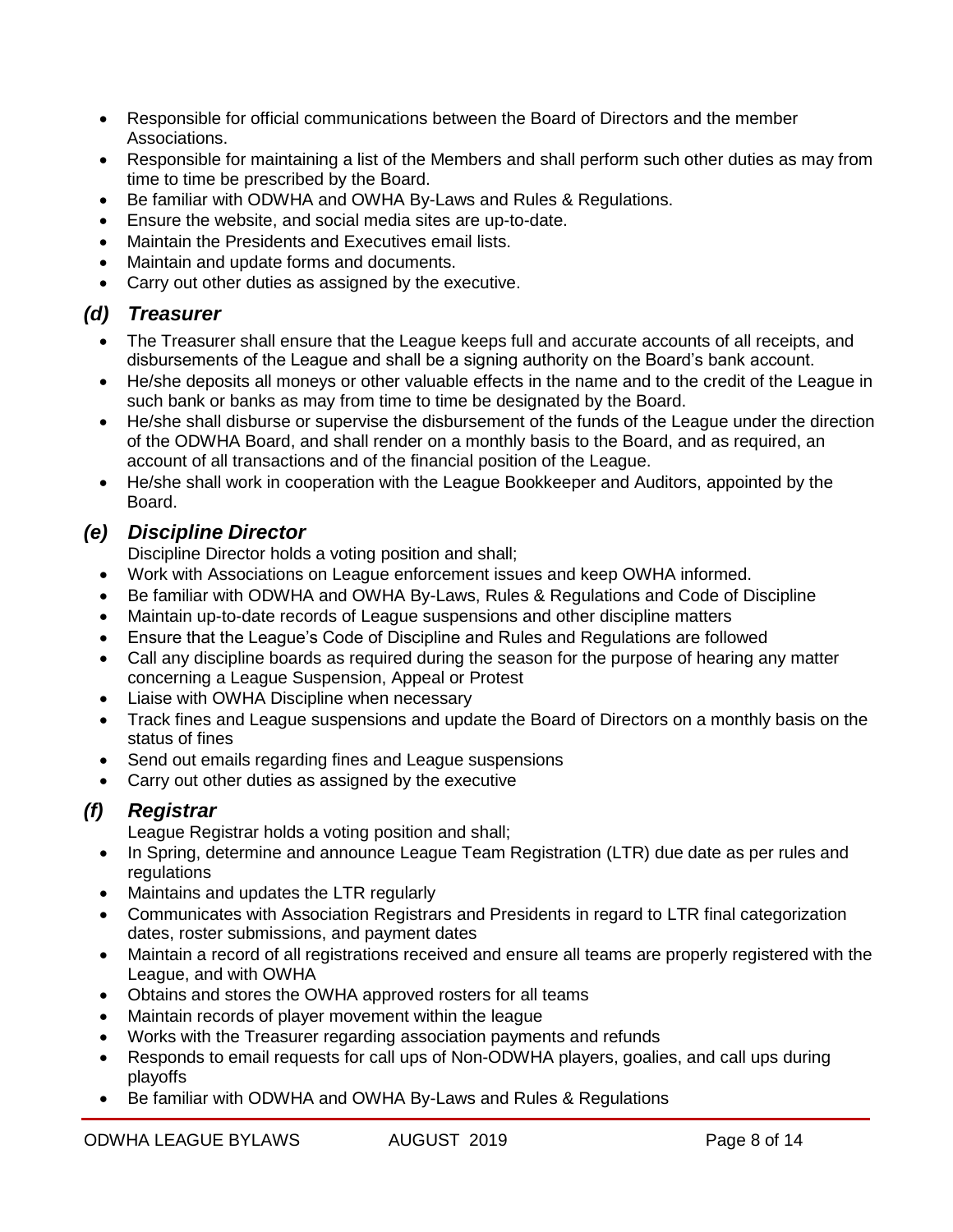• Carry out other duties as assigned by the executive

#### *(g) League Director*

League Director holds a voting position and shall;

- Be familiar with ODWHA and OWHA By-Laws, Rules & Regulations and the Code of Discipline
- Ensure that all teams and representatives adhere to the ODWHA By-Laws, Rules and Regulations, and the Code of Discipline, as they pertain to scheduling and statistical reporting
- Maintains a detailed list of volunteers designated by the associations as required
- Oversees the operational and strategic areas of Division Coordinators
- Provide training and on-going support to Division Coordinators
- Investigate and forward all issues of discipline to the Discipline Director
- Organize and ensure that team schedules are entered into the system correctly
- Update all rescheduled game requests using the applicable website (i.e. Goalline, Ivrnet, etc.)
- Monitor the reschedule logs, pick-ups player logs and game sheet data entry into the applicable website (i.e. Goalline, Ivrnet, etc.)
- Carry out any other duties as assigned by the executive

#### *(h) Competitive Director*

Competitive Director holds a voting position and shall;

- Be familiar with ODWHA and OWHA By-Laws, Rules & Regulations and the Code of Discipline
- Ensure that all teams and representatives adhere to the ODWHA By-Laws, Rules and Regulations, and the Code of Discipline, as they pertain to scheduling and statistical reporting
- Works with the League and House Director to set up the season. This includes preparing documents, coach/manager scheduling meetings, etc.
- Respond and communicate to competitive league teams
- Works with the Board of Directors on selecting the competitive divisions for the season
- Carry out any other duties as assigned by the executive

#### *(i) House Director*

House Director holds a voting position and shall;

- Be familiar with ODWHA and OWHA By-Laws, Rules & Regulations and the Code of Discipline
- Ensure that all teams and representatives adhere to the ODWHA By-Laws, Rules and Regulations, and the Code of Discipline, as they pertain to scheduling and statistical reporting
- Works with the League and Competitive Director to set up the season. This includes preparing documents, coach/manager scheduling meetings,
- Respond and communicate to house league teams
- Works with the Board of Directors on selecting the house league divisions for the season
- Carry out any other duties as assigned by the executive

## *(j) OWHA Delegate*

- An OWHA Delegate shall be invited and welcomed at all board meetings of the ODWHA and shall have speaking privileges. The OWHA delegate shall not have a vote at any meeting
- Expenses of the OWHA Delegate related to the ODWHA, are the responsibility of the OWHA

# **6.5 Appointments**

#### *(a) League Head Referee*

The ODWHA Referee in Chief assumes all responsibilities for, and oversight of, the officials and officiating program of the ODWHA. The ODWHA Referee in Chief is an officer of the league, holds no voting rights, is not a representative of the Board and does not hold a seat on the Board. The ODWHA Referee in Chief is duly appointed by the Board of Directors of the ODWHA annually,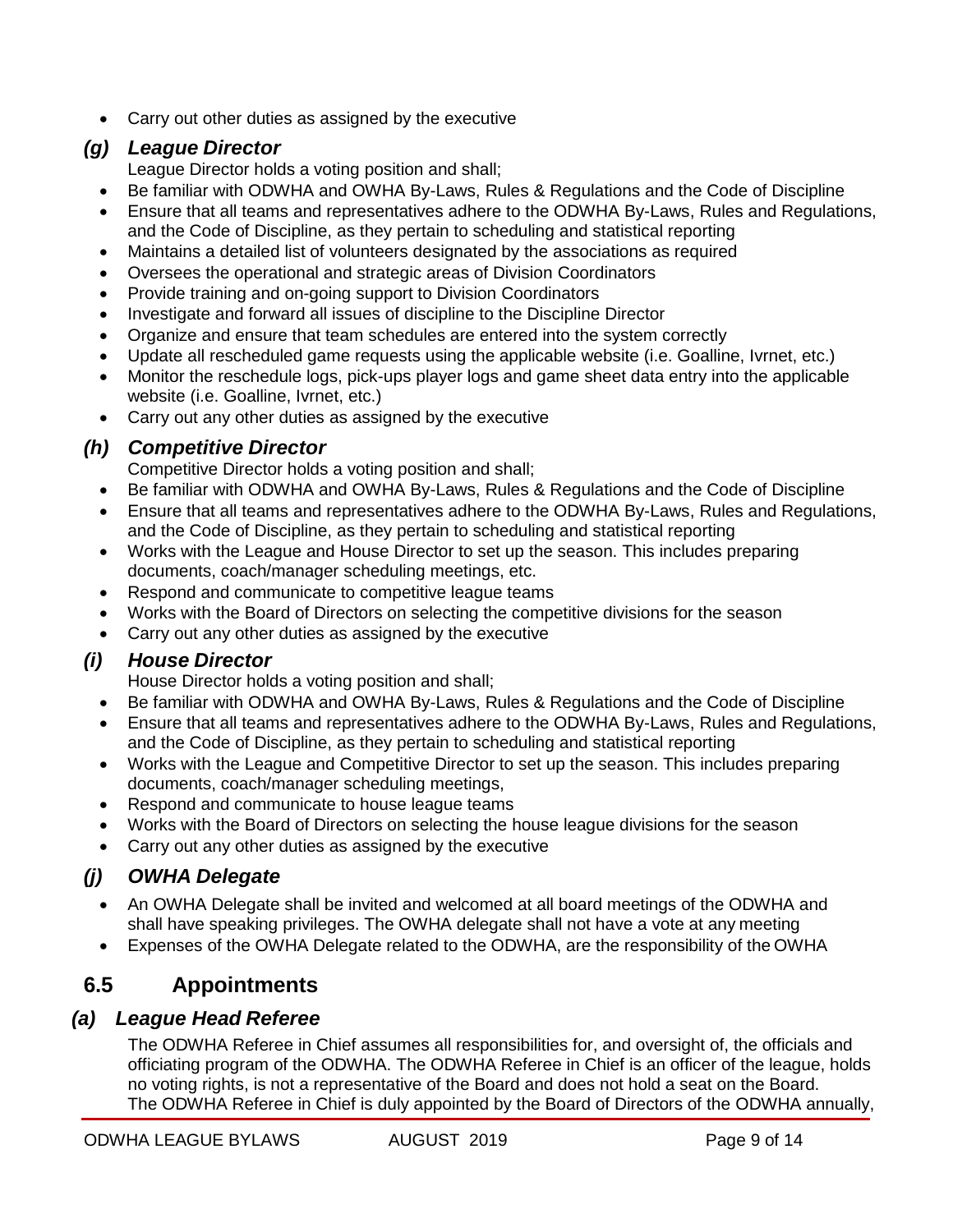with the approval of the OWHA, and shall;

- Ensure that all games under the jurisdiction of the League, are officiated by competent, responsible individuals who conduct themselves in accordance with the official rules of the game and the policies and procedures of the League.
- May or may not be a referee or game official but must have full comprehensive understanding of the rules and regulations pertaining to game officials.
- Recruitment of qualified officials for the League
- Work under the direction of the OWHA Referee in Chief or her/his delegate regarding on-ice officiating comments, questions and/or concerns.
- Work with the OWHA Referee in Chief or her/his delegate with coordinating the supervision of officials in League and Playoff games.
- Works in conjunction and with approval from the Board to appoint the Referee Assignor(s) at the beginning of each season.
- Refer any on-ice officiating concerns to the OWHA RIC or her/his designate.
- Work with the Referee Assignor(s) to ensure that games are assigned in an appropriate manner.
- Address correspondence, as appropriate, pertaining to the scheduling of officiating within the League and shall organize a meeting(s) with the Referee Assignor(s) to disseminate information concerning procedures of the League assignments and to develop a harmonious working relationship.

#### *(b) Appointments – Referee Assignor*

The Referee Assignor is an officer of the League and is duly appointed, annually, by the Board of Directors of the ODWHA as recommended by the ODWHA Referee in Chief. The Referee Assignor holds no voting rights, nor is a representative of the Board and holds no seat on the Board. The Referee Assignor can not hold this position if they are working as a referee. As ODWHA Referee Assignor, the person(s) performing this role do(es) so under the direct supervision of the ODWHA Referee in Chief. This is a paid position that begins in August and ends in April/May of the following year. The ODWHA Referee Assignor shall;

- Assign officials to ODWHA league games and other OWHA sanctioned games as required (MOGHL, exhibition, playdowns, tournaments, etc.) ODWHA League games must take priority when scheduling.
- Assign officials using the applicable website (i.e. Goalline, Ivrnet, etc.)
- Officials are assigned based on availability, qualifications, and venue preferences
- Update referee levels when directed by the OWHA Referee in Chief
- Assignments are expected to be completed with as much notice as possible but no less than 2 weeks (ideally 4 weeks) prior to a game date to ensure a fair balance of assignments amongst qualified officials.
- The Referee Assignor is expected to communicate as required with officials (directly or via broadcast emails, phone or via the assigning system) in endeavouring to secure officials for game assignments.
- The assigner is accountable to escalate to the ODWHA Referee in Chief and/or advise of any issues or challenges related to assigning or assignments
- The assigner is NOT to deal with any complaints regarding aspects of officiating other than game assignments.
- Respond to calls that Officials cannot make a game or have not shown up to the rink and find replacements immediately
- Be available by phone; Monday to Friday 8:00am to 10:00pm and Saturday & Sundays 6:00am to 10:00pm, to respond to inquiries from Officials, Coaches/Managers etc.
- Respond to calls in regard to Officials not able to make a game, or have not shown up to the rink and find replacements immediately.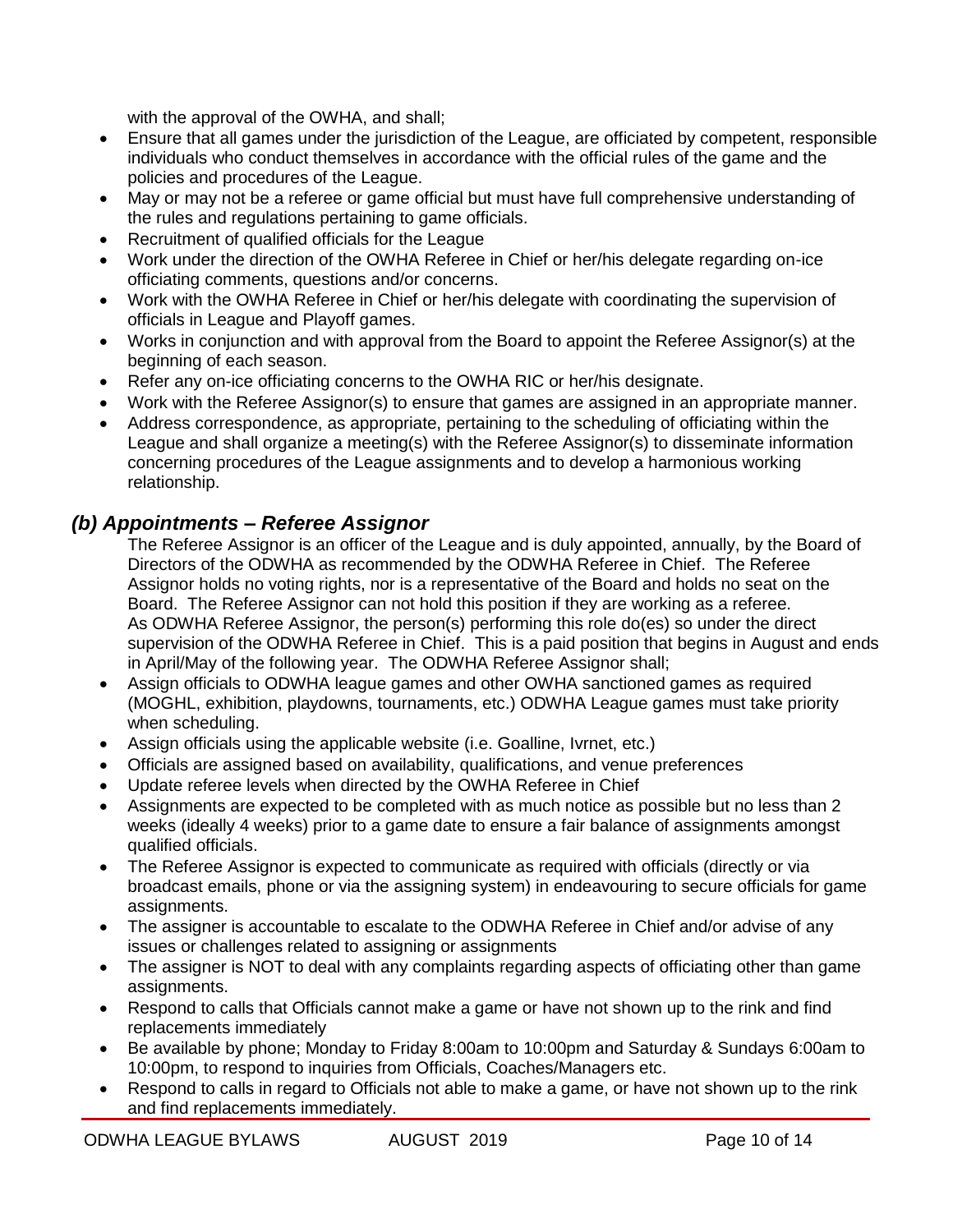## *(c) Appointments – Delegation and Committees*

- 1. Wherever appropriate, the Board shall encourage broader participation in the League through the delegation of their functions to other persons in the League. Such delegation may occur through informal assignment and designation as well as through the appointment of committees
- 2. When the Board appoints a committee, it shall:
	- a. Specify whether such committee is to be a standing committee of unlimited duration or an ad hoc committee after which time it shall cease to exist
	- b. Specify the time frame for the work and reporting of each ad-hoc committee after which time it shall cease to exist
	- c. Specify the general purpose of the committee, and:
		- i. its particular objectives,
		- ii. its responsibilities by way of consultation or otherwise,
		- iii. Any resources which will be provided to assist in the carrying out of its task
- 3. Specify whether the committee shall report through a designate or directly to the Board and whether there shall be interim as well as final reporting
- 4. If required, the Board shall accept nominations for Committee Members and shall appoint such officials from those nominees or others who the Board of Directors may accept as having the necessary qualifications.
	- a. Such officials, when required, shall attend and report to the Board of Directors and Members. The Board of Directors may determine by resolution from time to time to appoint other officials. Such appointed officials shall not be entitled to a vote at Board meetings.
	- b. The Board of Directors may at any time by resolution remove any of the officials and appoint others in their place.

# **6.6 Indemnities of the Directors**

- 1. Every Director of the League or other person who has undertaken or is about to undertake any liability on behalf of the League and their respective heirs, executors, administrators and other personal representatives, shall at all times, be indemnified and saved harmless out of the funds of the Association, from and against:
	- a. All costs, charges and expenses whatsoever which such Director, or other person sustains or incurs in or about any action, suit or proceedings which is brought, commenced or prosecuted against him/her, or in respect of any act, deed, matter or thing whatsoever, made, done or permitted by him, in or in respect of any such liability provided such Director acted honestly and in good faith with respect to such matter; and
	- b. All other costs, charges and expenses which he or she sustains or incurs in or about or in relation to the affairs thereof, except such costs, charges or expenses as are occasioned by his/her own willful neglect or default.

# **6.7 Conflict of Interest**

- 1. Any Director who has a proprietary interest in any motion being considered shall declare any conflict of interest and not take part in any voting and/or discussion of said motion.
- 2. If said Director does not declare such conflict as aforesaid, any other Director may point out the said conflict of interest to the Board, who shall determine if said Director is or is not in a conflict of interest and declare said Director either eligible or ineligible, as the case may be, to participate in discussions and/or voting.
- 3. Any Director or Officer of the League can be associated directly or indirectly with an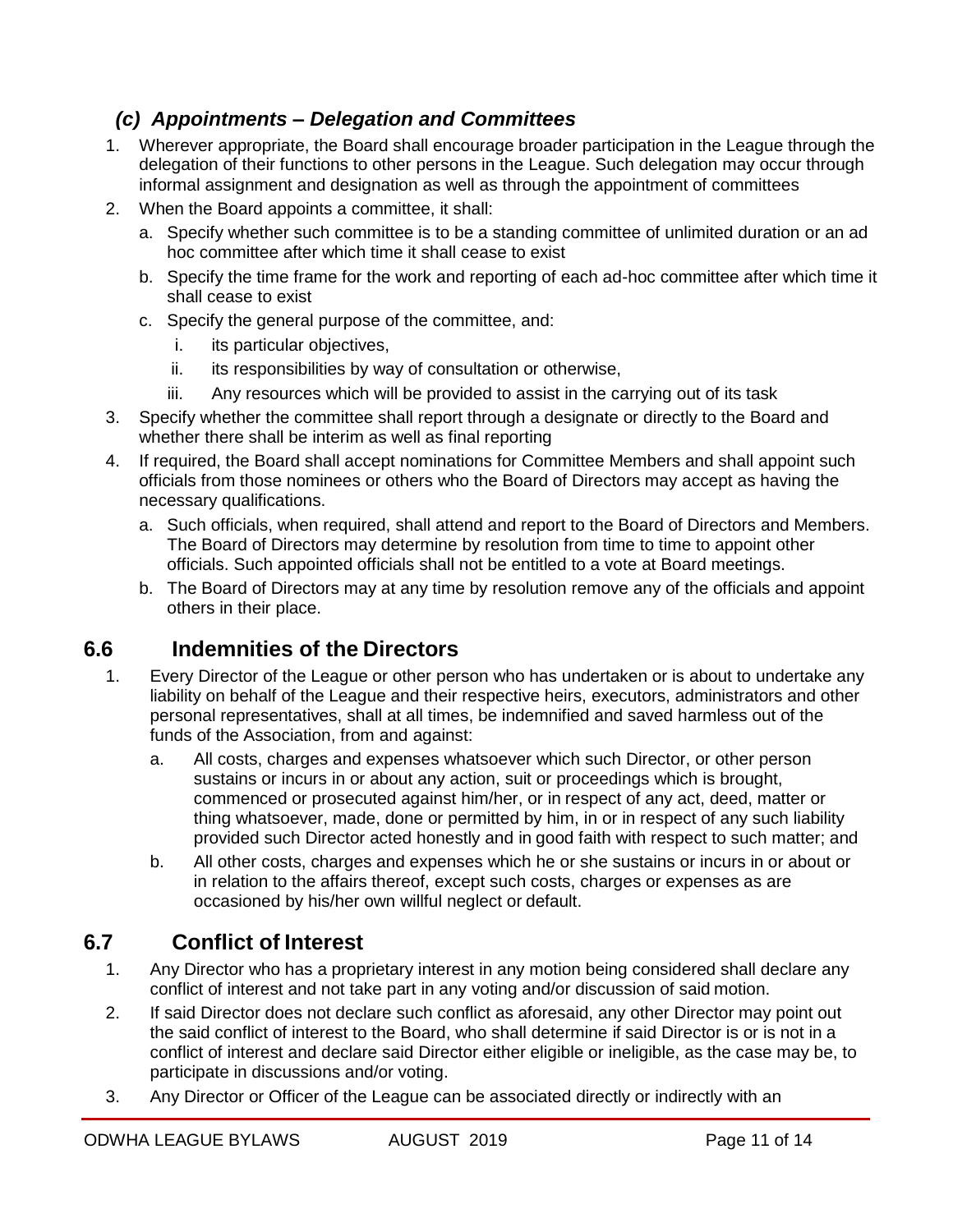Association team in any capacity.

## <span id="page-11-0"></span>**Article 7. LEAGUE MEETINGS**

## **7.1 Annual General Meeting (AGM)**

- 1. The Annual General Meeting (AGM) shall be held at a time and place determined by the Board of Directors prior to June 30th of each year.
- 2. Notice of the meeting shall be provided in writing at least at least thirty (30) days prior to the date of the AGM together with any proposed agenda items which are known at the time.
- 3. For the purpose of sending notice to any Member, Director, official for any meeting or otherwise, the address of such Member, Director, or official shall be the last email address recorded on the books of the Association
- 4. At the AGM, in addition to any other business that may be transacted, the following shall be presented:
	- a. minutes of the preceding Annual General Meeting, for approval
	- b. the annual financial statements, for review
	- c. Reports of the Directors
	- d. the appointed Auditors, for ratification by the members
	- e. The election of Directors up for renewal
	- f. Disposition of proposed amendments to the ODWHA Bylaws
- 5. Each Association Member in good standing, shall be entitled to one (1) vote exercised by the Association President or his/her delegate.
- 6. In the event that an Association President is unable to attend a meeting, he/she may appoint, an alternate who may vote for the Association. This information must be submitted to the Communications Director prior to the commencement of the meeting to be valid.
- 7. In the event that a Member chooses to appoint a person by means of a proxy and act at the meeting as his or her nominee, a proxy may be completed and submitted at the meeting. No one member may hold more than two (2) proxies. Proxy votes must be submitted to the Communications Director prior to the commencement of the meeting to be valid.
- 8. A quorum at the AGM shall consist of a minimum of 50% plus one (1) of the eligible votes. In order to pass any motion, the majority of the votes cast are required in order to carry the motion.
- 9. Every motion shall be decided by a majority of the votes cast by Members (or their delegates) present, or represented by proxy.
- 10. Every motion shall be decided in the first instance by a show of an Association Member Card unless a poll is demanded by any Member. Upon a show of cards, a declaration by the Chairperson that a resolution has been carried or not carried is made, followed by an entry to that effect in the minutes.
- 11. The Executive Director shall have speaking privileges but may not make, second or amend motions. The Executive Director shall not vote except in the case of a tie, at which time the Executive Director may cast the deciding vote. In the absence of the Executive Director, an acting Executive Director shall be identified prior to the meeting, shall assume all the responsibilities of the Executive Director and shall not vote except in the case of a tie.
- 12. Directors of the Board shall have speaking privileges, may make, second, or amend motions, and vote.
- 13. The OWHA Delegate shall have speaking privileges but shall not vote nor make, second or amend motions.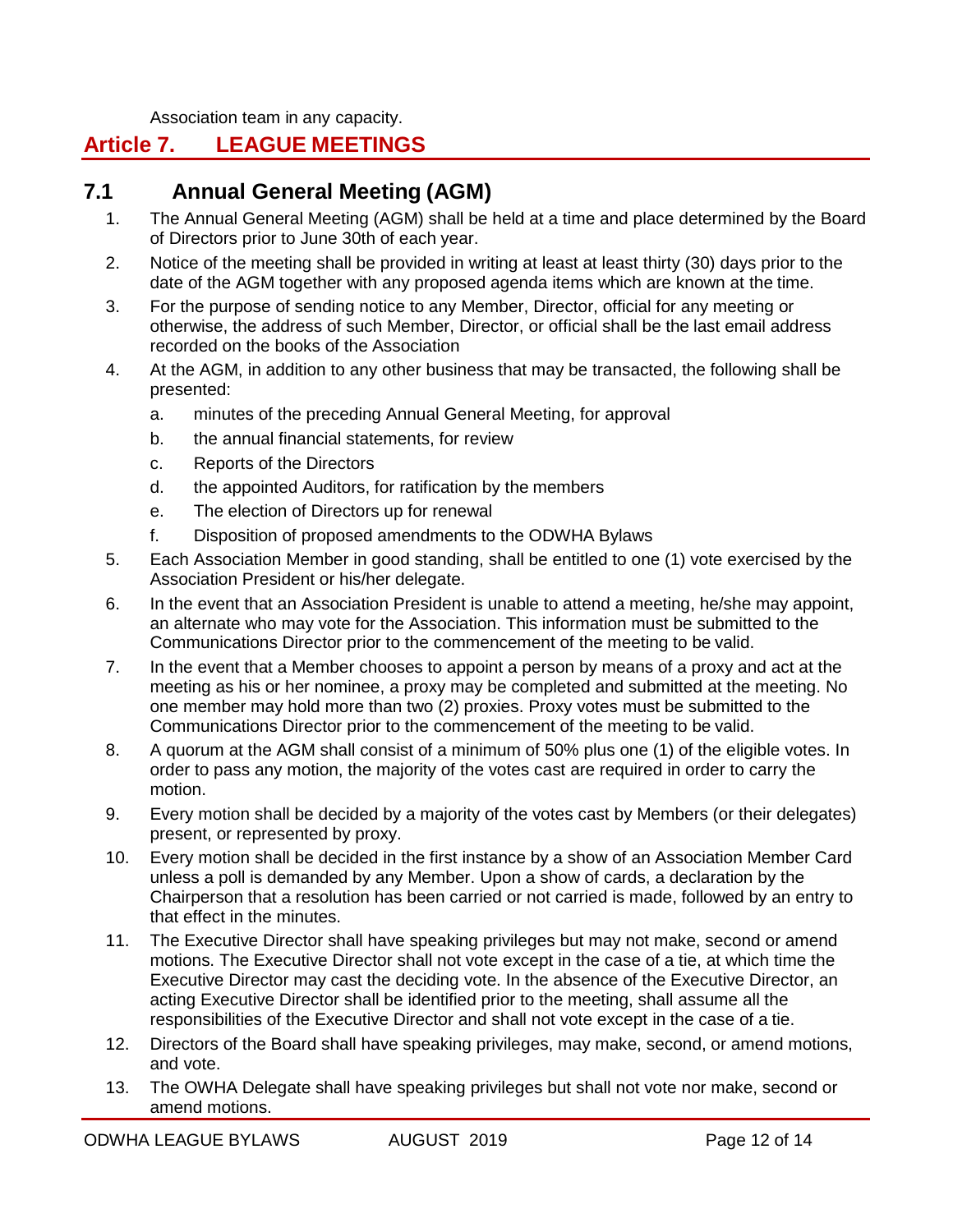14. No error or omission in giving notice for a meeting of Directors or Members shall invalidate or make void any proceedings taken or had at such meeting.

# **7.2 President's Council Meetings**

A committee made up of the Presidents of each Association within the League who discuss league issues and make recommendations to the Board for approval.

- 1. The Executive Director shall call meetings of the membership as required, but at least two times per year
- 2. The Board of Directors or the Executive Director shall have power to call a meeting of the Members at any time
- 3. Notice of meetings shall be provided in writing at least fifteen (15) days in advance together with notice of any proposed agenda items which are known by the Executive Director at the time
- 4. For the purpose of sending notice to any Member, Director, official for any meeting or otherwise, the address of such Member, Director, or official shall be the last email address recorded on the books of the Association
- 5. Each Association shall be entitled to one (1) vote exercised by the Association President or her/his delegate. Presidents shall only vote on all matters that affect or pertain to their association (i.e. If an association has no house league teams, they shall not vote on house related matters).
- 6. In the event that an Association President is unable to attend a meeting, he/she shall appoint, an alternate who may vote for the Association. This information must be submitted to the Communications Director prior to the commencement of the meeting to be valid
- 7. A quorum at the President's Meeting shall consist of a minimum of 50% plus one (1) of the eligible votes. In order to pass any motion, the majority of the votes cast are required in order to carry the motion
- 8. Every motion shall be decided by a majority of the votes cast by Members (or their delegates) present, or represented by proxy
- 9. Every motion shall be decided in the first instance by a show of Association Member Card unless a poll is demanded by any Member. Upon a show of cards, a declaration by the Chairperson that a resolution has been carried or not carried is made, followed by an entry to that effect in the minutes
- 10. The Board including the OWHA Delegate shall have speaking privileges but may not vote nor make, second or amend motions.
- 11. No error or omission in giving notice for a meeting of Directors or Members shall invalidate or make void any proceedings taken or had at such meeting.

# **7.3 Board Meetings**

- 1. The Board of Directors shall meet at least on a monthly basis and may hold its meetings at such place or places as it may from time to time determine. No formal notice of any such meeting shall be necessary if all the Directors are present.
- 2. Every member of the Board except the Executive Director, Past Executive Director, and the OWHA Delegate shall be entitled to vote at meetings of the Board
- 3. The Executive Director (or his/her delegate) may only vote in the event of a tie.
- 4. A quorum of at least 50% plus one (1) of the elected Board is required
- 5. Voting by proxy shall not be permitted at Board meetings